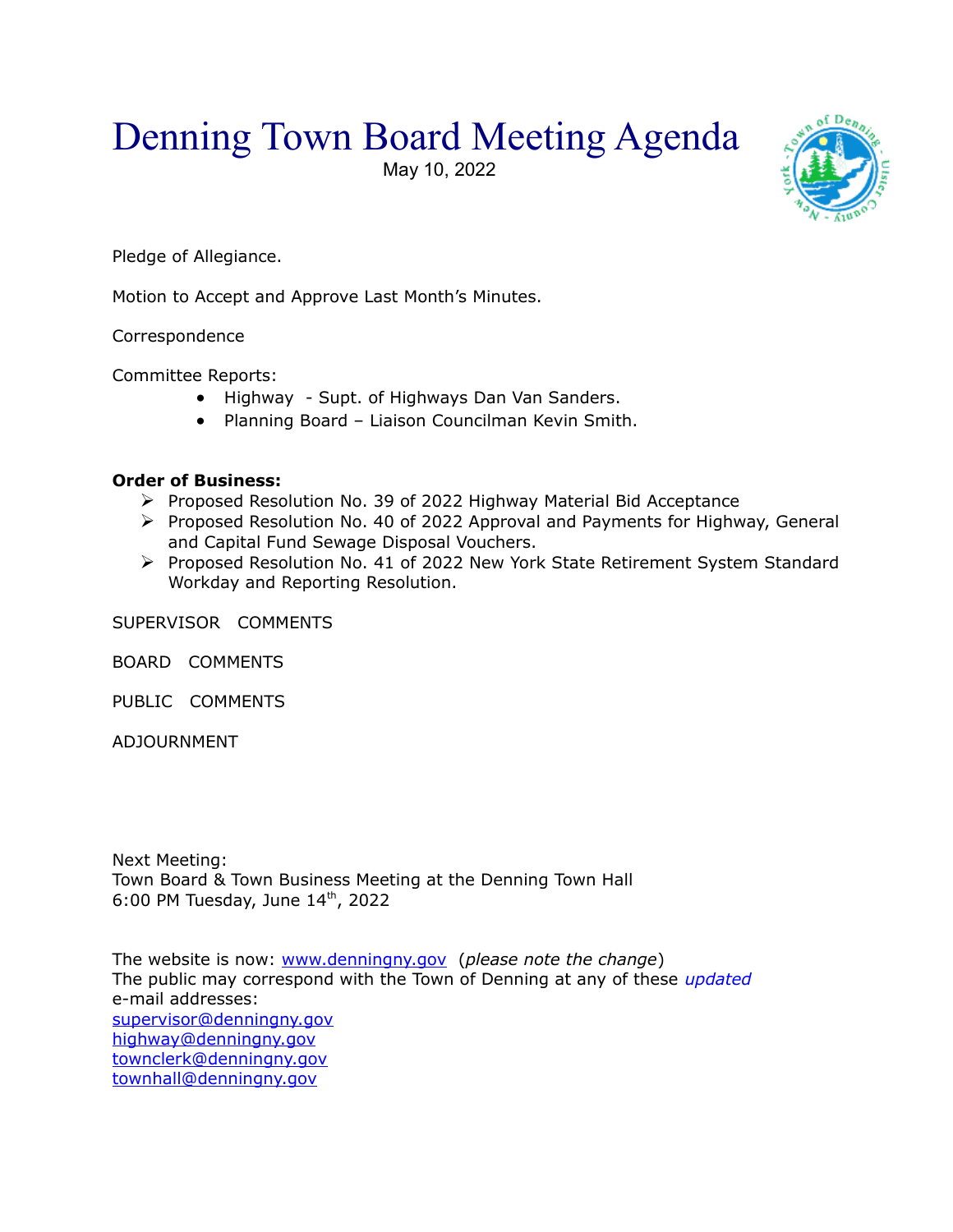Denning Town Board & Business Meeting May  $10^{th}$ , 2022 Resolution No. 39 of 2022

**WHEREAS,** New York State General Municipal Law section 103 requires municipalities to go to bid and accept the lowest bid price; and

**WHEREAS** the Town of Denning has formed an Audit Over Sight Committee to review and recommend the bids below; and

**WHEREAS** the Denning Town Board has voted to accept Said Committee recommendation; and

**WHEREAS,** following careful consideration by the Town of Denning Highway Superintendent and the Town Board; and

**WHEREAS**, New York State General Municipal Law § 103 (16) permits local governments to "piggy back" off of other municipal bids; for apparatus, materials, equipment supplies and to contract for additional services related to the afore mentioned off of any local, state, or federal government contract, so long as the contract was in a manner that is consistent with competitive bidding laws; and

**WHEREAS,** Town Law section § 5-36 E-1 authorizes Town Boards to waive Said bid if it is in the Town's best interest and accept the next lowest bid; and

**NOW THEREFORE be it RESOLVED** The Town of Denning **HEREBY** accepts the following bids and the Town and any other municipality may "piggy back" on any Town of Denning bid or from any other municipal or other branches of government.

209 Sand & Gravel / Woodbourne Lawn and Garden: Sand- Snow & Ice (Ton)-No Clay, and Bank Run (Ton).

Schaeffer Enterprises: Stackable Rock (Ton)\*, Slope Rock (Ton)\*

E. Tetz:

Gabions (Ton)\*, #1 Stone (Ton) Low Abrasion\*, #1 A Stone (Ton) Low Abrasion, #45 Stone (Ton)\*, Screenings (Ton)\*, Item #4 (Ton) – Ledge Rock\*, Crusher Run (Ton) TailGate Spread\*, Crusher Run (Ton)\*, Dumped Rip Rap (Ton)\*

Mombaccus: #2 Stone (Ton) Low Abrasion\*, Sand-Snow & Ice (Ton) – No Clay\*, Slope Rock (Ton)\*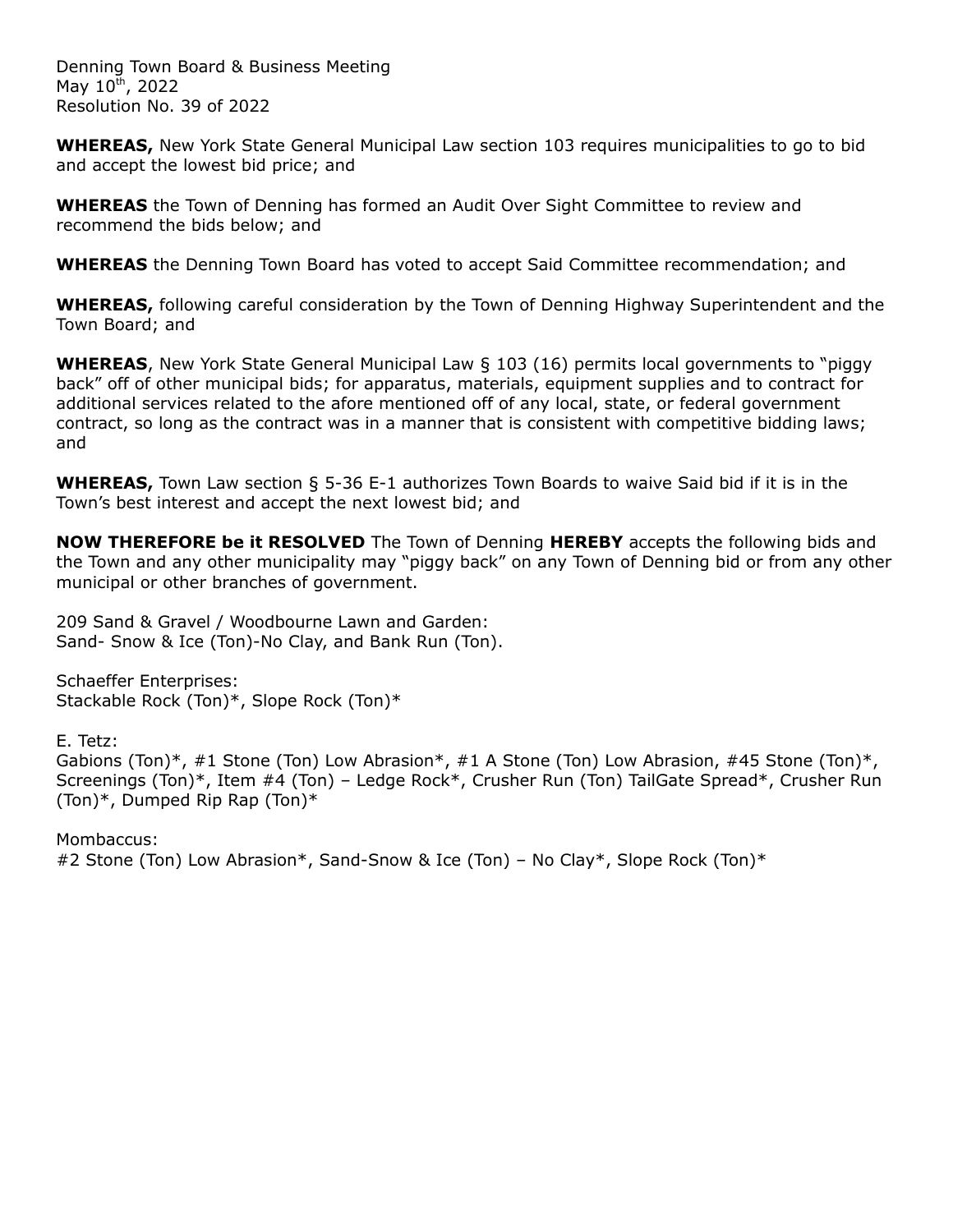**WHEREAS** New York State General Municipal Law Sections 103 and 104-4 permit the pre-audit function of vouchers, as a form of internal controls in the checking of claims and supporting documentation; and

**WHEREAS** the Sections 118 and 119 of New York State Municipal Law also authorize the auditing authority to approve of Said vouchers; and

**WHEREAS** the Office of the New York State Comptroller Division of Local Governments and Accountability: Budgets and Finances also approves of this method.

**NOW THEREFORE BE IT RESOLVED** that the Town of Denning Town Board **HEREBY** approves of and authorizes payment of the following Warrants:

Highway Fund Pre-Pay Warrant No. 5PP vouchers.

Highway Fund Warrant No. 5 vouchers.

General Fund Pre-Pay Warrant No. 5PP vouchers.

General Fund Warrant No. 5 vouchers.

Capital Fund Sewage Disposal Warrant No. 4 voucher.